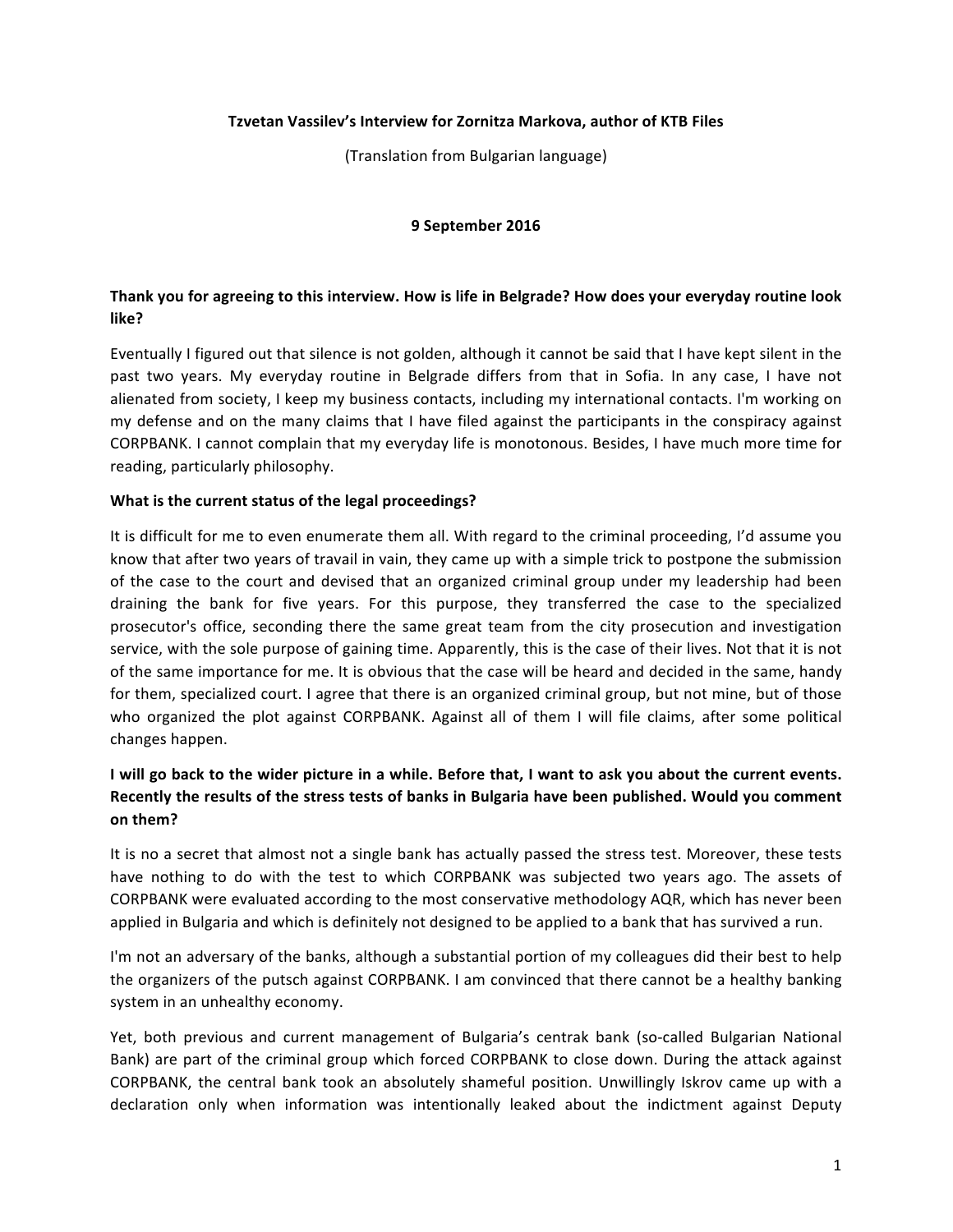Governor Gounev. Then, they played a key role in ultimately ruining CORPBANK through inadequate policies during the conservatorship (special supervision). Of course, the most important decision that the organizers of the plot forced them to make was to liquidate the bank by revoking its license on the basis of the AQR appraisals that no one has yet seen. For that, they invented that shareholders have no legal interest in appealing the withdrawal of the license, so that the "appraisals" do not become public and are not discussed. This, incidentally, is in sharp contravention of the practice of the European Court of Human Rights in Strasbourg.

At present, of course, they play a different role - to sweep the traces and prove the thesis that CORPBANK was a specific bank and it was the only exception to the system because there was a thief named Vasilev who, imagine, had been robbing it for five years.

With the exception of very few banks, without quoting names to avoid accusation of destabilizing the banking system, almost all have a capital shortage. The main reason is the dysfunctional economic environment. The other is the imbecile high standards set for capital adequacy. To please Trichet and the ECB, Iskrov forced a 12 percent capital adequacy on the banks, while all others just fought to reach 6-7 percent. Now, since 2014 they have ntroduced another 1.5% additional capital buffer, thus prompting the auditors and the central bank to close their eyes in the review of the banks' assets.

## After nearly a year now, the Vivacom deal was proclaimed finalized. It was one of the most important assets financed by CORPBANK. What is your comment on this?

This should be seen as the apotheosis of shame. To allow a leading telecom to be sold at a price less than 4 times EBITDA is simply a crime.

When in 2012 Vivacom was acquired by "Bromak" and VTB, the company was of much higher value than now, regardless of its large debt. It had three types of lenders, which could not reach an agreement among each other, there was a claim of the state for over 120 M Euro, it had a golden share, which the state held to control the company's owners. All these issues were resolved by my team and Vivacom became a complex telecom number one in Bulgaria.

What happens now is a classical criminal theft involving a Russian state bank and tolerated by the Bulgarian state. Apparently, they have promised to protect the interests of those on whom it depends. The state, in order to impede the transfer of ownership in Vivacom, has included the company in the list of claims by the Assets Forfeiture Commission. This was done on purpose – anyone who wants to acquire Vivacom must go and kiss the hand of those currently in power, so the blockages on assets is lifted. Let's now have a look at the position of the state and of the head of the Commission who is under the command of Borisov. Since this semi-literate, low leaning clerk prosecutes my family for 490 M Euro for the "illegal" acquisition of Vivacom by me, will he dare to oppose the thieves, patronized by the Russian state bank. By the way, my deal was then endorsed by DG Competition of the European Commission. This alone is enough to block the deal on the Bulgarian side and ask for the release of the shares sought from my family. Let it be, but I do not believe it. Because the promised booty is large.

### **In what form?**

Well, the form can only be one: money. A lot of money.

### Then, you say that those on whom the future deal depends will get a commission?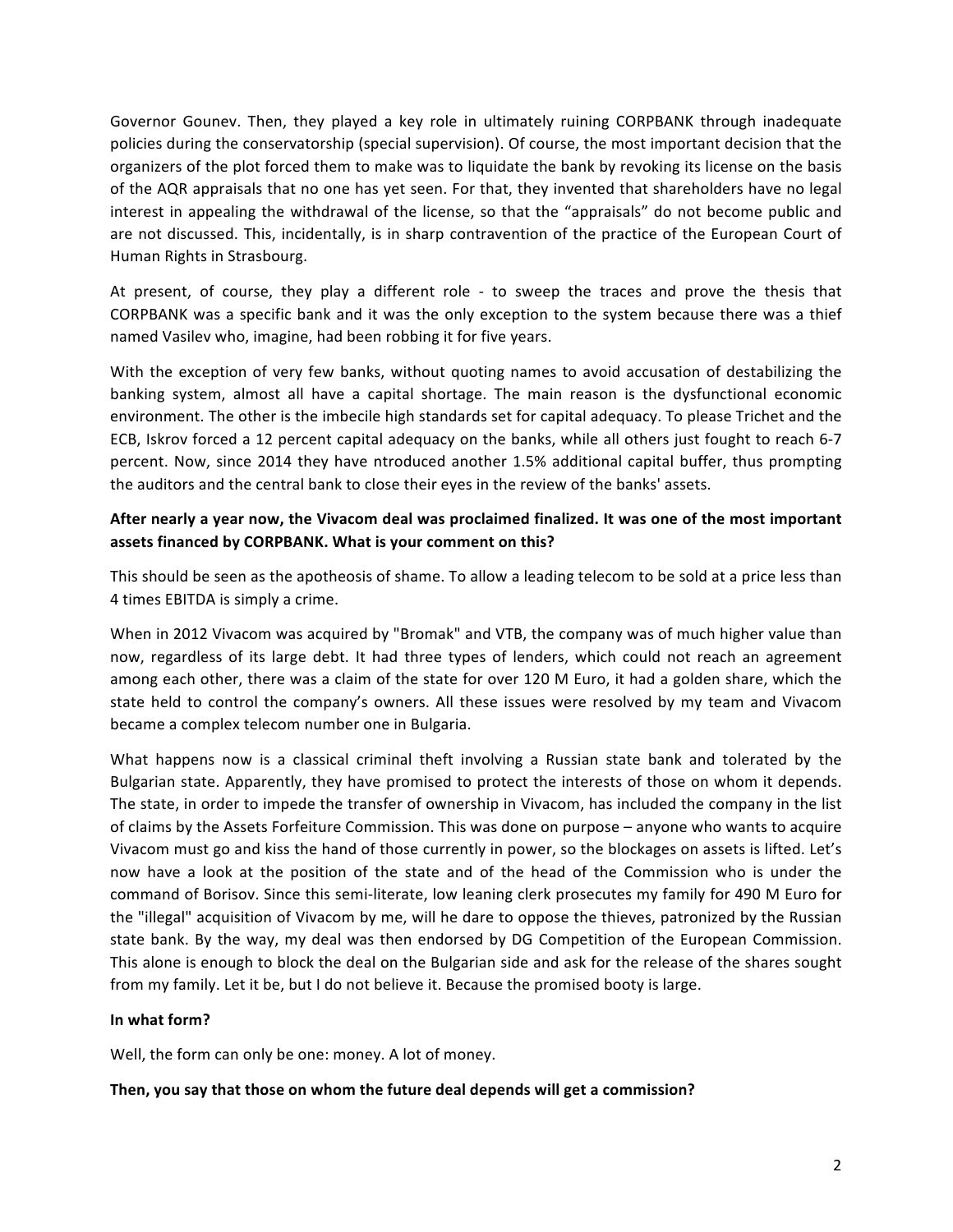### 100 percent.

### Who would it be?

Well, there are two clans – the one of Peevski, which is omnipresent, the other is that of the Prime Minister.

### Be specific.

I've heard many things, but does it really matter? I say that with certainty the value of this package of 77 percent funded by CORPBANK, and I have never kept this a secret, at the time of the attack was 500 M Euro. This does not include NURTS (Bulgaria's DVB-T Network).

### Yet, who shoud get how much to "release" the deal, as you affirm?

I have heard about specific amounts, and about concrete partaking in the ownership. The actual distribution of shares is as follows: the fictional company of the ever stand-ready Spas Rusev should acquire it, and then "put options" should be given to several groups of buyers that will distribute the pie of the difference between 700 M Euro and the real Enterprise Value of the company that is over 1 billion euros. Yes, a telecom of 170 M Euro annual EBITDA was sold in practice for the achieved price of 700 M Euro as the total of the auction price of 330 M Euro and the balance on the Vivacom bond issue of just over 370 M Euro. It's about the redistribution of some 300 M Euro minimum in the ratio of 20% in favor of VTB, about 20% for the ubiquitous scammer brothers Velchevi and Krasimir Katev as servants to VTB, and 43 to 46 % for the decoy that Spas Rusev is. However, the figurehead will need to share a large part of the so-called profit—in absolute terms it is around 135 M Euro—with those currently in power. With those who are even currently draining the company and already made it a first-rank fan and sponsor of the "team of the people".

### You mean Borisov and Peevski?

Well, so people say. And Peevski requested from me 10% of the company in his famous blackmailing in May 2014 because, you know, they had helped me. In what way had they helped me since I worked on the deal with the investment arm of VTB—VTB Capital, and with the Royal Bank of Scotland? But they believe it, that is the way they construe things in Bulgaria. That you cannot do big business if you don't pay back. That is why I say that after 2009 in Bulgaria there is not just corruption, there is mafia in power, which tries to control everything and profit from everything.

# **Speaking** about deals— how did the deal for Bulgartabac happen and how it turned out eventually **that Peevski owns the company?**

Well, Peevski is not the owner, but only for the Bulgarian public. If someone had wanted to investigate, he would have discovered the truth. I have documents showing that not Peevski, but Irena Krasteva is the owner. She is present in the files of the legal company Walch & Schurti. It was agreed that Irena Krasteva would be one of the nominal owners of the foundations that held LIVERO. This was the company that had a special agreement with VTB Capital in respect of BT Invest as a transferee of 80 percent share in the capital of Bulgartabac. No big secret here. Peevski or his family are the owners of BT Invest, especially after the redemption of the obligations of LIVERO to EFV and to Ventracor - there's no doubt.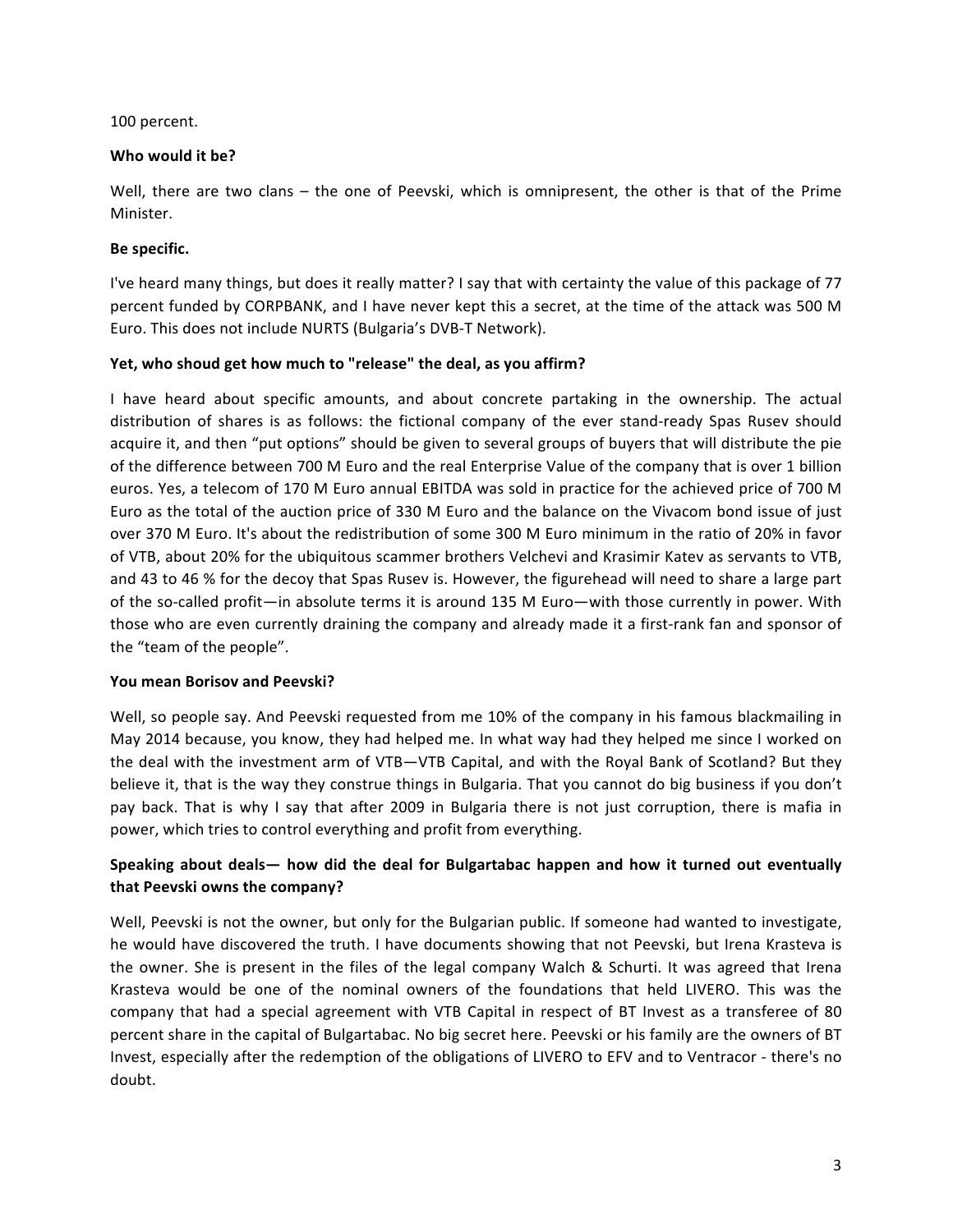Afterwards the original foundations—owners of LIVERO—are displaced and new foundations pop up there. What was the distribution then...I do not know the details. But these are games within BT Invest and transfers in exchange of liabilities. In fact, the loan of one of the company-creditor was bought by TGI Middle East, a company in Dubai, which is part of the chain for cigarettes smuggling through Kurdistan into Turkey [a company associated with Peevski, note of the interviewer]. So, I think I can figure out what the origin of the money that was used for refinancing all of this.

That said, for me the question is not whether Peevski or his mother are the owners, but how many the owners are and how the ownership has been redistributed. I do not exclude Peevski to have ceded part of Bulgartabac in exchange of his dues to the main dealer in the Middle East, Salam [Salam Kader Faraj, note of the interviewer]. Such thing can only be said by those who hold the register of BT Invest, respectively the files of the founding companies.

### Then, you suspect that Salam has a share in Bulgartabac?

I do not exclude this, so that Peevski could save his own skin. At the end of 2013, when he launched a campaign to overpower Bulgartabac, he cheated Salam. Salam transferred a substantial amount of money in advance, so that Peevski could pay off first to EFV, and then to Ventracor [EFV and Ventracor are two companies that have provided funding for the privatization of Bulgartabac in 2011. At that time EFV was under the control of Vassilev and was funded through CORPBANK. Behind Ventracor hides the interest of Peschtera Winery; note of the interviewer]. Probably in a similar way the debt of Bulgartabac to CORPBANK was refinanced in April and May 2014 by transfers through a large foreign bank.

### To your knowledge, what sums have been transferred by Salam?

Over 150 M dollars. According to information I have, Peevski has not repayed to this day. And given the current financial situation of Bulgartabac, his ability to do so is even lesser.

By the way, the sale of Bulgartabac is one of the best initiatives of the first government of Borisov because if the company was not privatized then, it would be in the eye of the smuggling scandal that burst in 2014-2015. At that time it would have been still a state company. I am convinced that because of this scandal Peevski, became a "persona non grata" in Turkey. Anyway, before the privatization, the business of Bulgartabac basically was dependent on this channel and on the main distributor Salam. Now, how far has Peevski become involved into this, certainly a lot of people know, including the services and his puppet Ventsislav Cholakov, who represented him all the way the laundry chain. These are all companies registered in Dubai and are used for transfers of cash from smuggling by the companies owned by Peevski. Prior to the privatization "Caledon" was in the role of a company mediator, while after the privatization Peevski transfered everything to his companies in Dubai. This story is about illegal income of large-scale for the Peevski family and for those who had additional interest in Bulgartabac.

## **Who has additional interest in Bulgartabac?**

The names leaked so many times, no point to repeat them.

### They have never been released officially. Do you confirm them?

Well, I comfirm, of course. At least, those were the arrangements. The concrete details can be found in the companies' files in Liechtenstein, you may ask Alexander Angelov.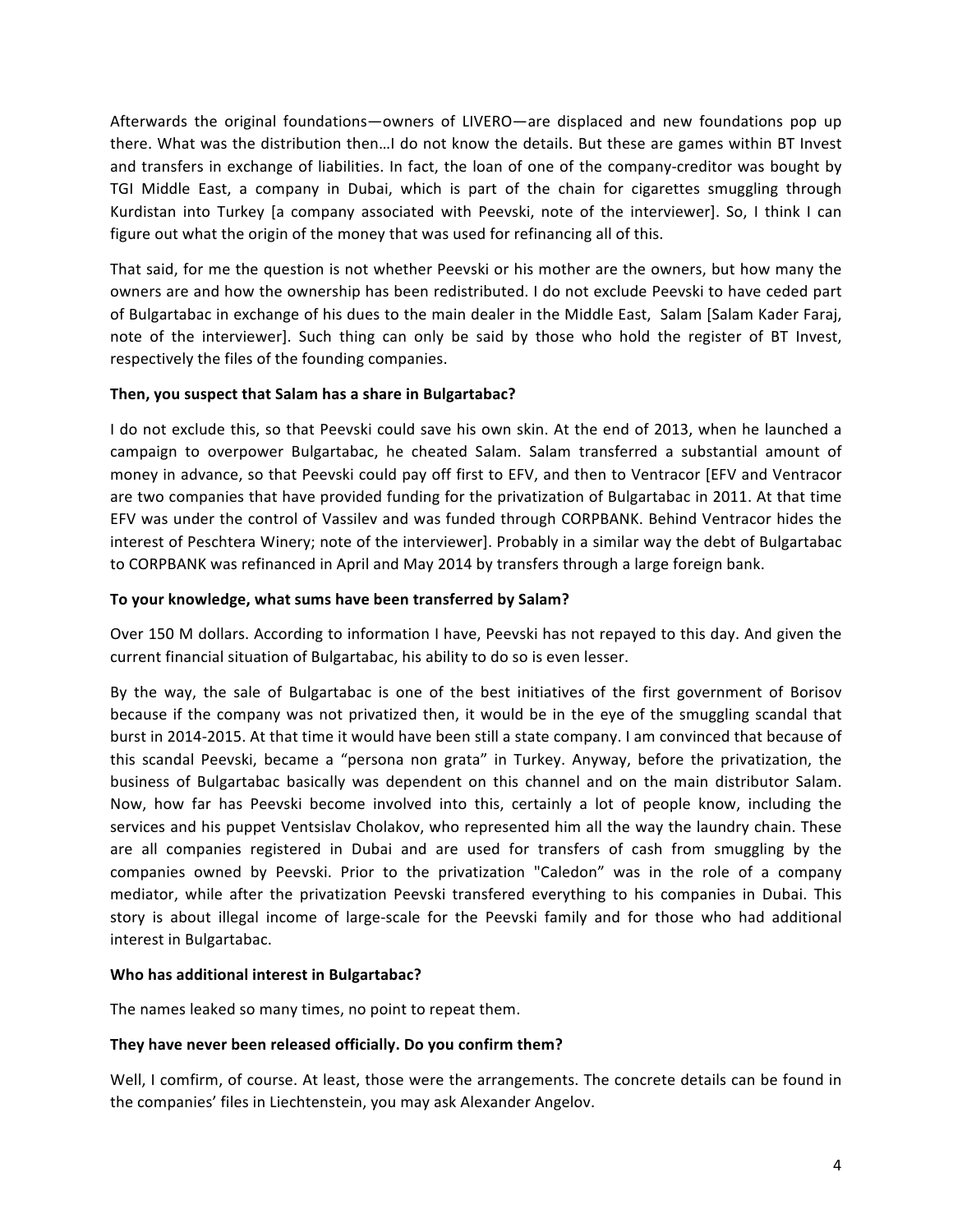# **To close this topic, what was at the beginning the agreement for sharing the ownership of Bulgartabac?**

Borisov, Dogan and Staliyski to receive bonuses [10% ownership of the shares that were privatized, according to the scheme published in the blog of Miroslav Ivanov, note of the interviewer] so that a green light is given to the deal. A little known fact is that my initial idea was for my group to participate in the privatization of Bulgartabac in consortium with Korean Tobacco. It was explicitly suggested that such deal will not be approved. Notwithstanding I had consulting contracts with Rothschild in Paris. Then I paid for the consultancy and abandoned the idea because the will of the "Sultan" was different.

# Do you realize what you're saying right now—the Prime Minister of a European country has a hidden **interest in the ownership of Bulgartabac.**

Well, that is what he was promised. This was true at that time. Whether it is still true now, I cannot know. If someone wants to dig into things, they should go and dig. Two or three Liechtenstein law firms hold the whole secret.

## Peevski is a big topic. Tell us about your initial contact? What was his role in the bank? In general, **what did you need Peevski for?**

I have been asked this question many times. We met by chance, as always. Little by little he entered into my business life. At certain stages he was useful, helped me at times ...

### In what way was he helpful?

He was helpful in many ways. He is a very energetic and active person. In 2003-2004 he somehow became very close to Dogan and was somewhat of a broker between me and the Movement for Rights and Freedoms (DPS). This comforted me in dealing with DPS because ultimately the role of the Turkish party as a corporation is well-known.

I've had very difficult moments in the development of the bank. In 2004, the then Chairman of the Board and holder of more than 20% of the shares tried to blackmail me. We are talking about Yanko Ivanov, supported by the energy lobby around Bogomil Manchev. I did not succumb to the pressure. Then Peevski helped me in dealing with DPS to secure support for me in preventing a more serious attack on the bank. At that time the bank was very small.

### In what way was DPS helpful at that time?

Not in any specific way, but business relationships and the intrusion of politicians is not always something concrete. I guess at this point someone just said: 'Well, do not touch there, because DPS might have an interest.' I do not know how this was presented. The bank has often been portrayed as the bank of DPS, but it has never been associated with DPS—neither in the acquisition nor subsequently. But I was dependent on DPS as far as big businesses in Bulgaria are to an extent dependent on some more aggressive political players. Then you can always rely on a good word...

Similarly, in 2008 there was tension around the attempts of Alexey Petrov, at the time of Stanishev's madate as prime minister, for a takeover of the bank. At least, according to information from Peevski. Through the prism of time I'm not sure what the truth was. To what extent Petrov was really interested in the bank, but Petrov was then for DANS and for the prosecution service, what now Peevski is. At that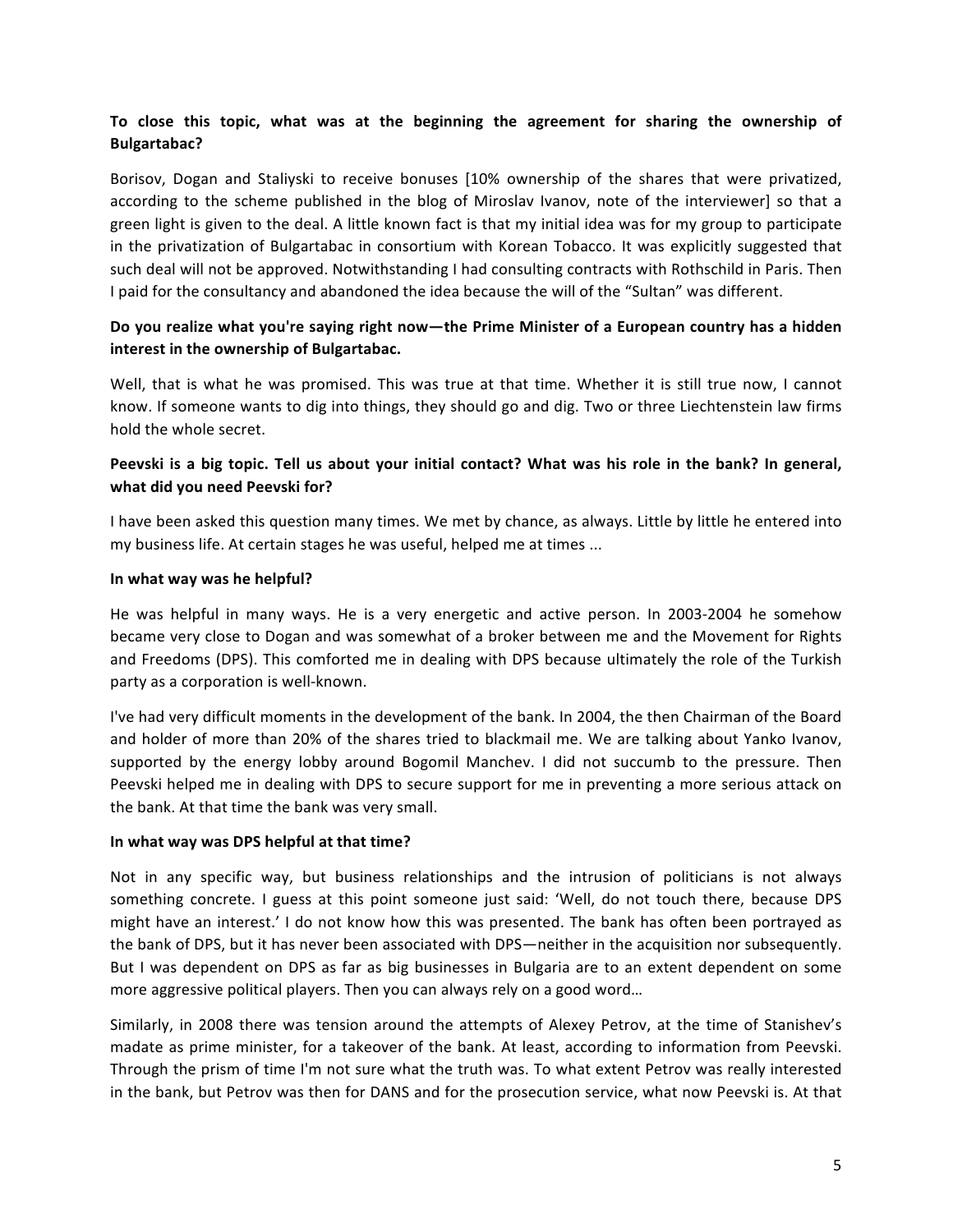time Petko Sertov was at the head of DANS and the flying command of Roman Vasilev "butchered and hanged" at their discretion.

## **Weren't you and Roman Vasilev on good terms?**

I have had meetings with Roman Vasilev, but that has no relevance at all. There is famous photo taken at one of the receptions of the bank that our friends from "Capital" continuously publish to suggest I had special relationship with Roman Vasilev. This is not serious. If such relationships have to remain hidden, they remain hidden. If I depended on something from Roman Vasilev, I would not have shown it at a reception of the bank.

### Let's continue about Peevski ...

So, step by step this man became very close to me, I let him become very close. That is why I say it was one of the biggest mistakes I have ever made. Actually, Peevski has been speaking and acting everywhere on my behalf. He presented all his wishes to be mine. Such things ultimately led to my encapsulation, to my nomination for Oligarch number one. Of course, a major role here played the group around Prokopiev. I remember the statements of the former American ambassador Warlick in 2011, who said that the capital of CORPBANK is of unclear origin as there allegedly was ownership that was not clear. In 2016 Prokopiev even had the arrogance, after I gave an interview to Dikov, to approach him and say that, you see, this does not mean that the Oman State stood behind its participation in CORPBANK. I do not know why then the Omani Fund and the State of Oman are currently suing Bulgaria in the international investment arbitration court in Washington, D.C.

So, little by little Peevski settled permanently around me. And so until 2014.

## **In addition to political protection, in what other way did Peevski contribute?**

He was proactive. When the US ambassador deliberately made this statement, Peevski did much to reduce the tension around the bank... At the time, the messieurs around Prokopiev organized an investigation by the European Commission, which was widely publicized in Bulgaria. It is interesting, by the way, that when the investigation was completed and found no violations, the Capital's journalists forgot about the subject and did not cover this development.

I have been always concerned that something might triger a panic among our clients. Obviously this all was abused by people like Peevski, knowing my fears regarding the bank. To protect CORPBANK, I was more conciliatory to all of their moronic projects, so that we have enough comfort in the media and in politics. Such nonsense was, of course, the purchase of the "Weekend" newspaper and then of numerous other media.

### **Did you have any direct contact with Dogan?**

I know Ahmed Dogan, but for those 14 years, we have seen each other two or three times.

## **What for?**

In general, small talk of general nature. He regards himself as energy expert. Once or twice we've talked about the economy of Bulgaria, where the problems in the energy sector are, etc.

## In order to protect the bank, what was DPS getting in return?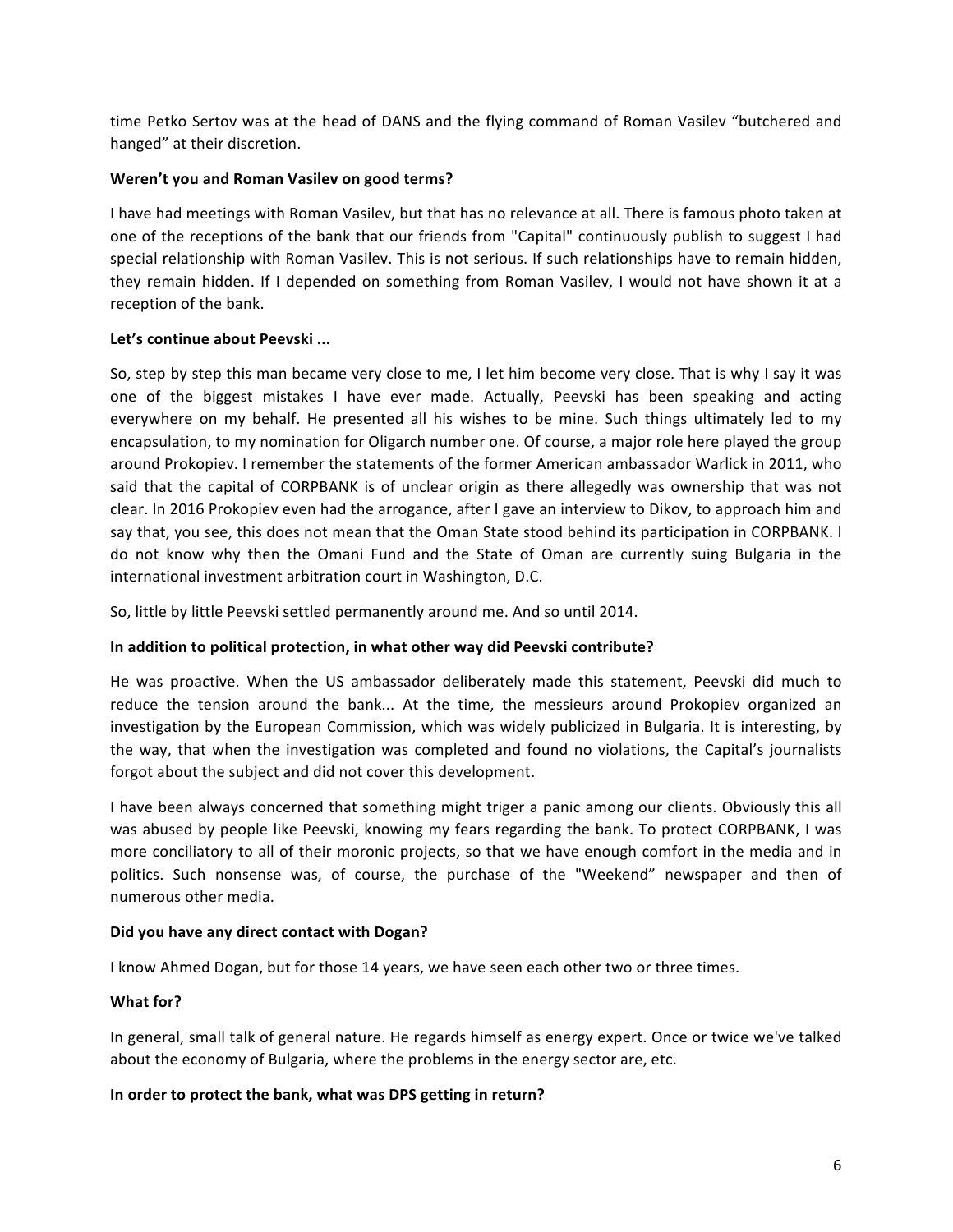Nothing but financing for various ideas that have come through Peevski. And how Peevski reported up the line of command, I do not know.

# **What kind of relationships did you have with the other political parties in the different stages of** development of the bank? For example, what was the role of Rosen Karadimov during the Triple **Coallition?**

The whole plan for digitization of Bulgaria was developed by the tandem Peevski-Karadimov, together with Veselin Bozhkov. That is the reason for the problems with digitization. In Austria there is one multiplex of 12 channels, while in Bulgaria it was decided that there should be four multiplexes with 52 channels, so that we had a free market. There are not that many TV stations. Anyway. It is ridiculous to claim that big businesses can keep a distance from the politicians in Bulgaria. Here, big business has to comply with the strong people of the day because they set the rules. And especially after 2009. Until then, the market was still growing and there was enough business created by the market itself. Then the business went under exclusive dependcy on the state. This, of course, increases the appetite of those who represented and represent the state.

### Before 2009, with whom of the strong people of the day did you have relationships?

I know everyone, but practically with few exceptions because of my work in one or two sectors of the economy, I have not had any special relationship with the state. We worked in the energy sector and it required that I have contacts with the ministers and with the prime ministers, as far as energy is a strategic sector of the economy. Similarly, related to our work with the defense complex we had a relationship with the Ministry of Defense or with the interagency committees. But that was all related to the business logistics.

### What was that politicians wanted from you, so that you do your business at that time?

If someone claims he was able to do big business in Bulgaria without having to pay back in some way, he should say so before a lie detector test. The Bulgarian political elite requires from businesses to corrupt them as otherwise it mobilizes the levers of the government machine against business.

### After 2009 when Borisov came to power, the bank enjoyed the most rapid development and its strongest period. What kind of relationship did you have with Borisov?

The first government of Borisov coincided with the period of the global crisis, which hit the markets. We followed a different strategy and instead of limiting our activity, we expanded following the ancient Chinese proverb: "When the storm is coming, build windmills, not walls." This is the main reason for the development of CORPBANK, not the proclaimed thesis that, you see, the Borisov government was pumping state money into the bank. This is an outright lie. Simeon Djankov is a cold-blooded liar who claimed he did not want to withdraw the money as CORPBANK would go bankrupt. This is not true. The bank has worked with the current accounts of several companies in the energy sector and two or three transport companies, which had deposits. They were not especially big amounts and did not exceed 10 or so percent of the total portfolio. This whole thesis was proven false, but unfortunately after the closure of CORPBANK.

Well, I do not hide that I had a good relationship with Borisov, although it was very inconsistent. I have had his understanding, but I have encountered a lot of misunderstanding, mainly by his ministers.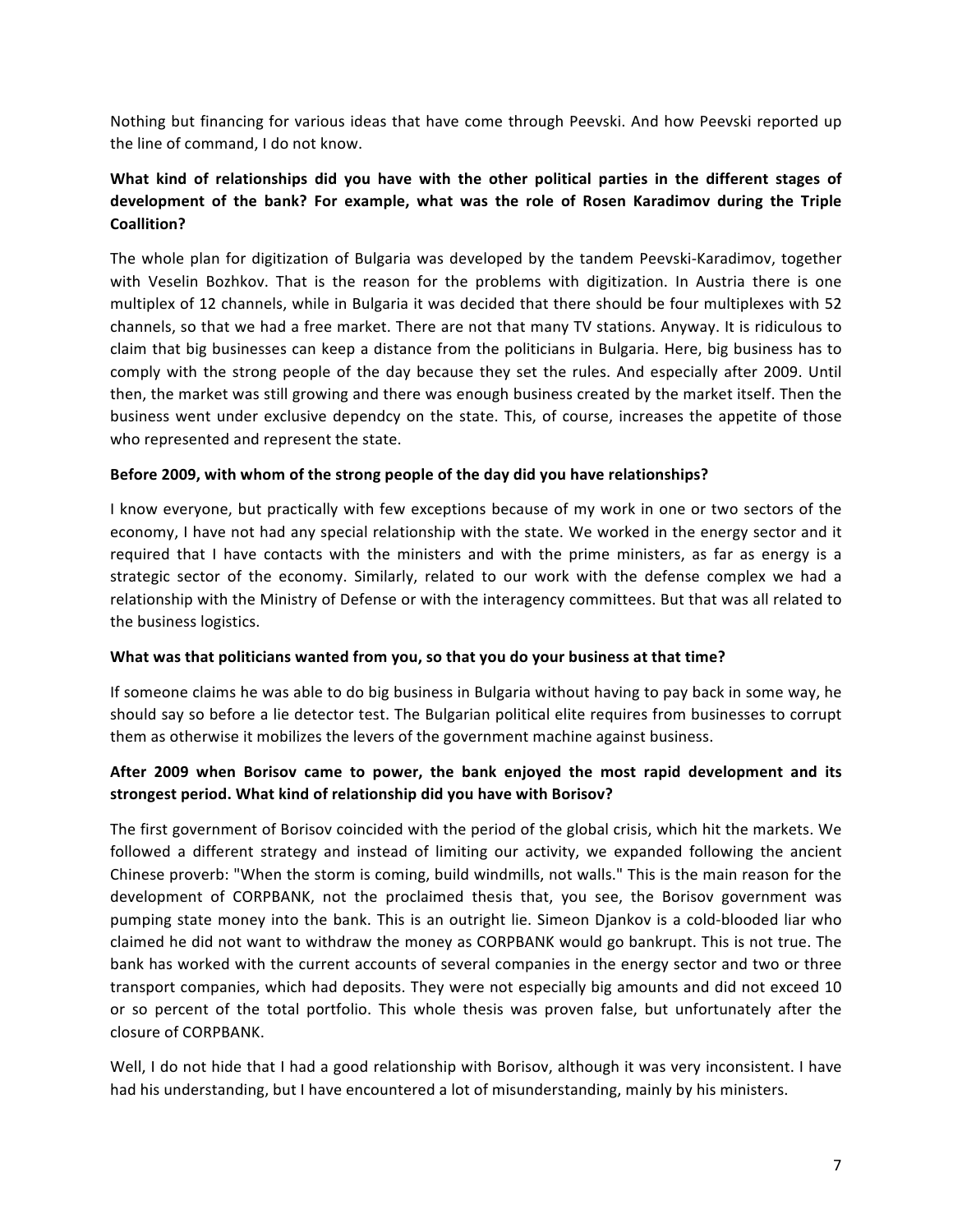During that time there were many opportunities on the market as a result of the crisis and the withdrawal of foreign banks. Our philosophy has always been to make merchant and investment financing  $-$  that means to look for project financing, to look for challenges and during the crisis there were plenty. Thus, during the the crisis, we acquired companies that otherwise would not have survived. These are the "Rubin" Pleven, and the factory in Paracin and the Rousse Shipyard. "Petrol" survived thanks to us. We have had also targeted acquisitions as "Vivacom". I thought it was a good deal that will bring profit. Notwithstanding, the media of Peevski wrote that, you see, Vassilev participated in the privatization of Bulgartabac to make money. What a shame! As if it is not a shame to participate covertly, without disclosing yourself and the other befeficiaries. Well, I did this with such explicit purpose— to make money. It should be known that my practice was to return to the bank the profit of the so-called "shell" companies, established by Peevski's servant Biser Lazov. That was my goal. So, it is no wonder that we grew so much.

#### How often you were in contact with Borisov and what did you talk about?

About women ... We have been seeing each other quite often. Especially now, he is vulnerable, so he may deny it. I have talked to him about different things, including problems in the energy sector, the defense sector, the multiplexes, as the first Borisov government had completely inadequate policies in these areas. I have arranged for him meetings with investors from China, Oman and Austria. I cannot say I have had a bad relationship with Borisov. I was annoyed by the behaviur of some of his ministers inadequate and downright hostile. I was also annoyed by his narcissism, as I am a narcisit myself. He literally lied that in 2012 he provided the wages for the Vazov Factory while in fact these were Dunarit money and he knew this very well. Then I became angry and we quarreled on the phone.

## Does the prime minister have an interest in other companies connected to you similarly to the way he **does in Bulgartabac?**

These people are not interested in the companies: they are interested in money. They are brokers—two groups of brokers. They are interested in passing the companies cheaply to someone who is interested and willing to pay. This is the case with 'Dunarit'. Peevski doesn't have an interested to be an industrialist in 'Dunarit'. Peter Mandzhukov has an interest there and Peevski performs the role of a broker, ensuring he can provide 'Dinarit' at the low price Mandzhukov has offered. It is said to be about 20 or 25 M euro from which a negligible part went to CORPBANK and the rest to Peevski. Gebrev [the other candidate for 'Dunarit' is 'Emko', owned by Emilian Gebrev, note of the interviewer] offered 30 M euro as a repayment for the obligations to CORPBANK. On the one hand, Peevski now attacks 'Dunarit' through Mirolio's takings via an offshore company, and on the other hand, CORPBANK attacks the cession.

And it all happens under the gaze of Vladislav Goranov and of Borisov. In fact, I wonder whether Borisov rules the state, or it is Peevski that does. Or both of them. But Borisov has not in any way demonstrated that he has distanced himself. On the contrary, he demonstrates he is still dependent.

### **Dependent on what? Be specific.**

Apparently dependencies exist, I don't know. Or they like each other so much despite the fact that he called him 'Pumpkin' in the 2008 – 20009 campaign. I only remember how in 2013 as suddenly as they started investigating 'Avio Squad 28' and 'Hello, Vanyo', everything quickly faded away thereafter.

#### **What was the reason for that?**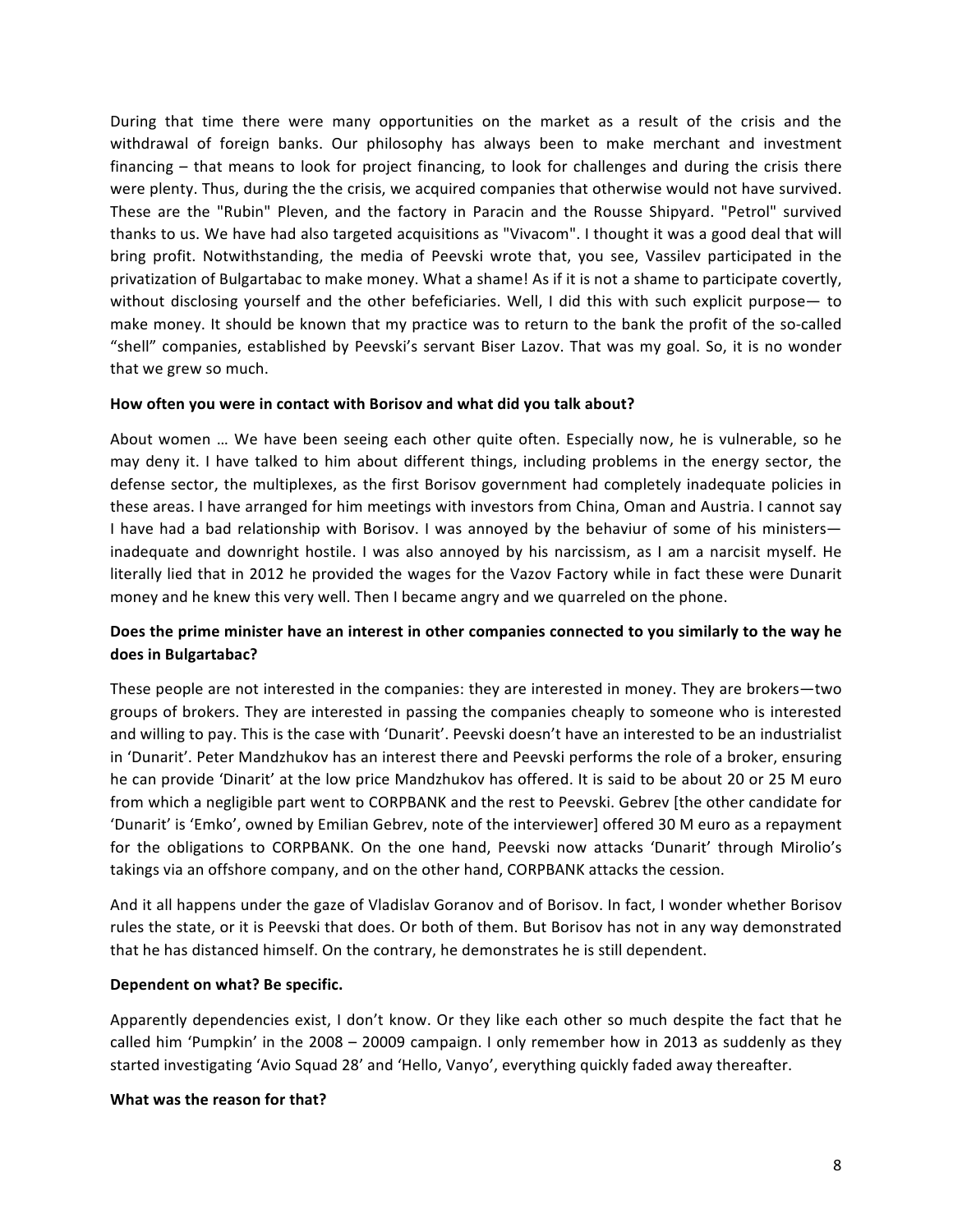A deal. Between Borisov and Peevski. And I hardly doubt that the deal was my head. This was a classic raid attack. Peevski is the chief organizer and main beneficiary of the attack against me.

Can someone please tell me how the firm that acquired 'Sofia Press' has now guaranteed loans to Peevski's Vodstroy in the First Investement Bank? How much money did this firm pay to acquire 'Sofia Press'? I don't even want to start talking about 'Technomarket'. It is a secret to nobody how CORPBANK's insolvency mass is being drained through contracts for legal services and 75% are returned back to Peevski's pocket and his teammates. It is a secret to nobody that Alexander Angelov works on a shameful contract for Parachin here.

What Peevski stumbled on are his main targets - Vivacom, Dunarit and Petrol. These are the most delicious pieces of the CORPBANK cake and he has always had an interest in them.

## In the period 2012 – 2014 you were still in a team with Peevski. Then a big portion of the public **procurement deals went to firms close to him. How did this happen?**

Well, ask Borisov. How come each of his mayors has signed contracts with 'Vodstroy'? What is 'Vodstroy'? There were only two broken tip trucks. This is a theft postbox.

### **How does it operate?**

In an uncomplicated way. You eliminate the competition, sign a contract with 'Vodstroy', which signs with sub-contractors and takes its 10-15% share while the rest is thrown to the other firms. It doesn't give them even that because they are indebted to half of Bulgaria. They threaten them if someone asks for his money. Also check what contracts Ivaylo Moskovski signed for the railway infrastructure with 'Vodstroy' – framework contracts, which is a crime. Look at the contracts with the 'State Reserve' – how the renovation of the oil bases from 'Vodstroy' and IPS was made.

### **What kind of contracts are those?**

Minimum 100 M lev are stolen from there during the term of Stanishev's government and the first Borisov government. The price of the renovations in the bases of the State Reserve for storage of oil and grain is excessively inflated. I do not name specific numbers so that no one can blame me for inaccuracy. From the times of Emel Etem until today, Peevski has always controled the state reserve. Another grand theft-the exchange of oil products.

### **What does Borisov get from this?**

I don't know what he gets, but he definitely knows. And also, he is not one of those who do not know how to ask for things.

### **How does he ask for things then?**

How he asks... In the last couple of years, the exchange of the oils in the state reserve happens with the active participation of 'Lukoil'. 'Lukoil' is one of the outside keepers of fuel for the reserve. So the fuel doesn't even move. But it is mandatory that it is sold at low price from the state reserve and is then bought again at a high price. As a rule, the prices go up on the international markets when the state reserve has to buy the new fuel.

## **What part of it goes for commissions?**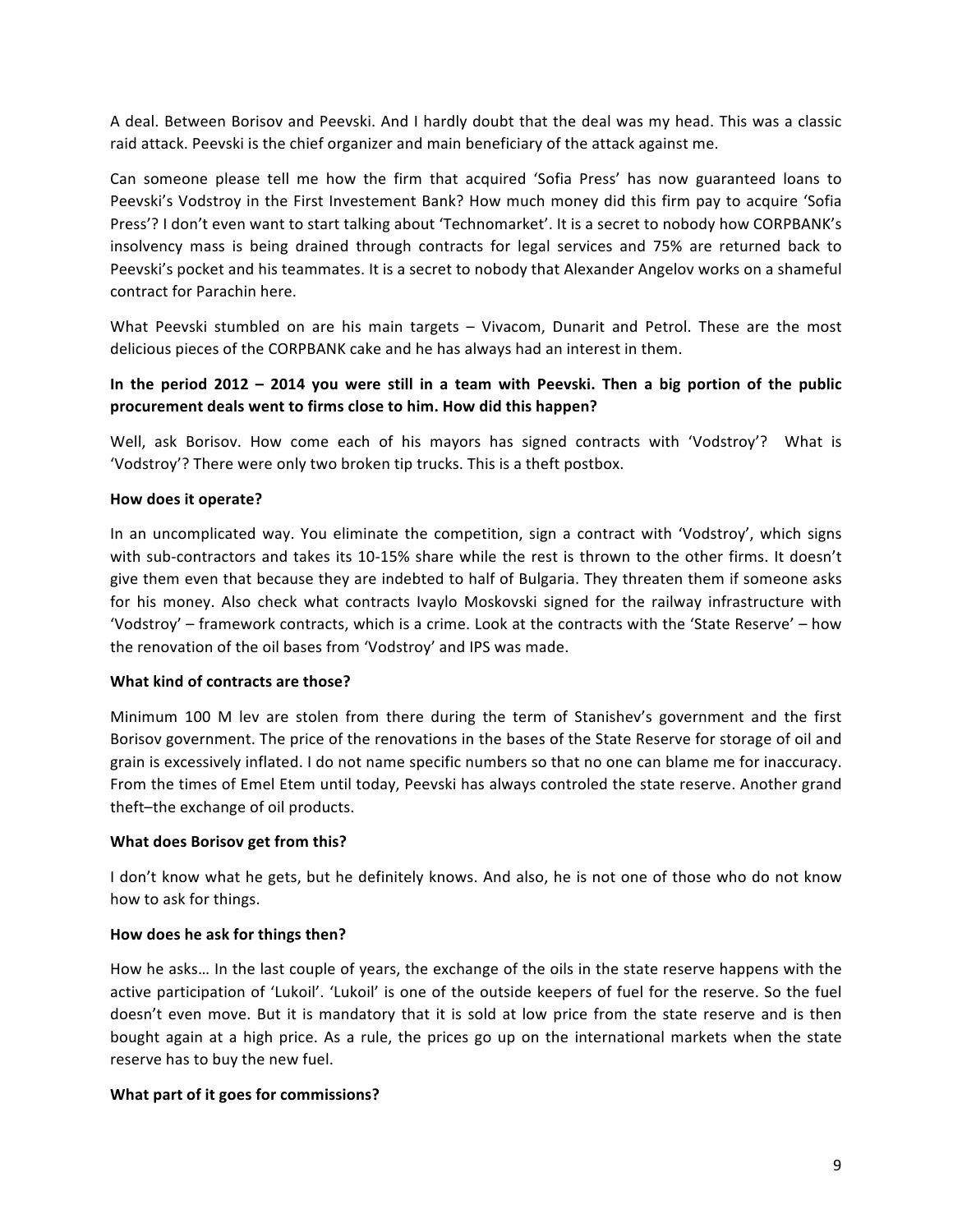I can't say. But for sure Peevski participates. Until today the chief secretary of the stare reserve is Emil Kolev-a man assigned by Peevski from Emel Etem's time.

### You said that the two clans are Borisov and Peevski. Is there any distribution of areas of interest?

I say this again, check the distribution of the public procurement and you will see that they are one and the same – 'Glavbolgarstroy', 'Trace', 'Agromach', PST. And a couple of satellites around Peevski like 'Technoexportstroy'. We financed its privatization and the damage for the bank was around 30 M lev.

# In our initial conversation you said that in 2014, after the bank closed, Borisov promised you he will save it and then he backed down. Why?

I suspect two things. Firstly, if CORPBANK was saved, they had no chance to get the cash while I would have been rehabilitated. The rest is a dirt story that was invented in 2014 and for which I was recently informed about. As a result of it I was framed from the Bulgarian authorities to the foreign ones for criminal activities I allegedly took part in, while in fact it was Peevski who participated.

### **What is the information that you have?**

For now I will keep it for myself because heads will fall as a result. But these are false claims given by the Bulgarian authorities to their partnering offices for my role in processes in which I haven't participated. This is something that in 2015 - 2016 became known to the concerned departments. This is how the information reached me.

### **What processes?**

Everything Peevski has ever done.

### **What has he done?**

The things because of which he is declared "persona non grata" in Turkey.

### **Other than smuggling?**

Including working with ISIS and so on and so forth. How do you think the smuggled cigarettes reach regions controled by the Islamic state?

### You mean this was attributed to you?

Yes. 

## **What is the connection to Borisov? What is Borisov's role in that?**

I suppose that Borisov could have been informed about my participation in that which made him resistant. I don't blame him. He just made a mistake, which would cost him a lot. I have information that then he said he chose the lesser evil, meaning Peevski. After he chose the lesser evil, he should take care of it now.

### You mean he was deceived or he was part of the scenario?

I would like to believe he was deceived.

## You said that one is the scenario with your framing and the other is they wouldn't get the cash...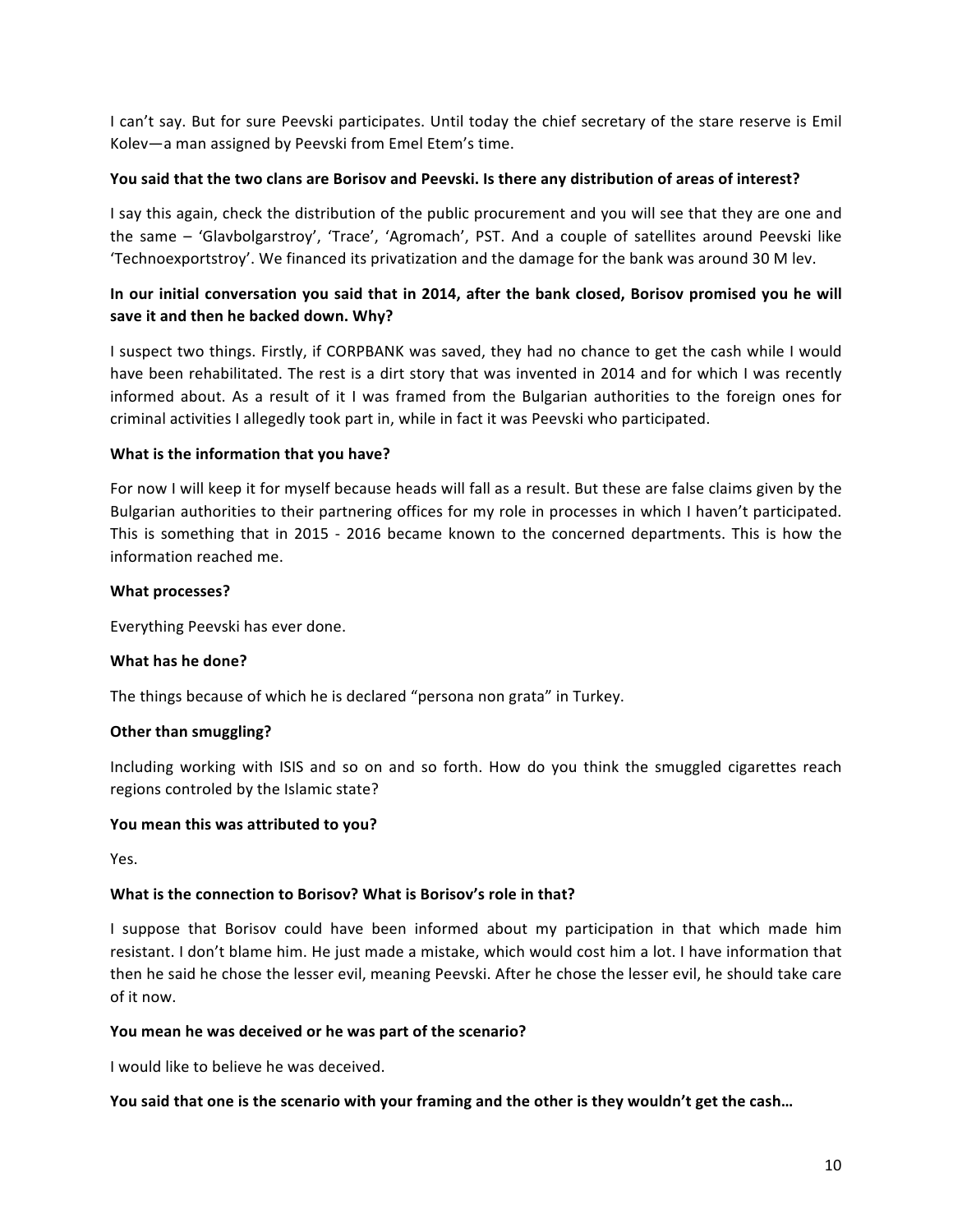I say again that this whole process is managed by Peevski. It is public secret that the assignees report to Alexander Angleov. They even don't go to Peevski. He is above it all. Everything is coordinated with Angelov. They don't even hide. They didn't hide in the past either. They walked on their feet, they were waiting in the basements of 'Berlin' [hotel 'Berlin' is owned by Peevski, note of the interviewer], until the boss invites them. Including ministers.

### **Which ministers?**

Well, whom have I not seen?

### **Whom have you seen?**

Well... Peter Chobanov, Dragomir Stoynev during Oresharski's time.

### And from the current government?

I believe that in the current government Peevski has more ministers than Borisov.

#### For example?

For example, the one who is ready to do anything to protect the interest of Peevski is Goranov, Ivaylo Moskovski, the hopeless Lukarski. They are absolutely subservient. Peevski should not be underestimated.

#### **Who is Alexander Staliyski?**

Who he is now, I do not know. It has been said that he has spoiled his relationship with Borisov. He was his most trusted man and was dealing with everything connected with Borisov, including as a collector of the due amounts together with his friends—the trio from Pernik.

### **Where do they collect them from?**

From those who have to give back.

### Did they collect from you?

They did not miss me.

#### **In what form did they collect?**

It varied. Including through the acquisition of shares—overt and hidden, in companied for which they didn't pay a single dime.

### **Where could Staliyski's interest be seen?**

Other than from his bank accounts, part of which were in CORPBANK and he cashed literally after blackmailing and then acquired and stole 'Rubin' Pleven. Other than that I suppose that in his or Sechkova's accounts or the accounts of firms like KM Trade, KC Trade etc., a lot of money can be found.

### Was everything left for him or was it distributed?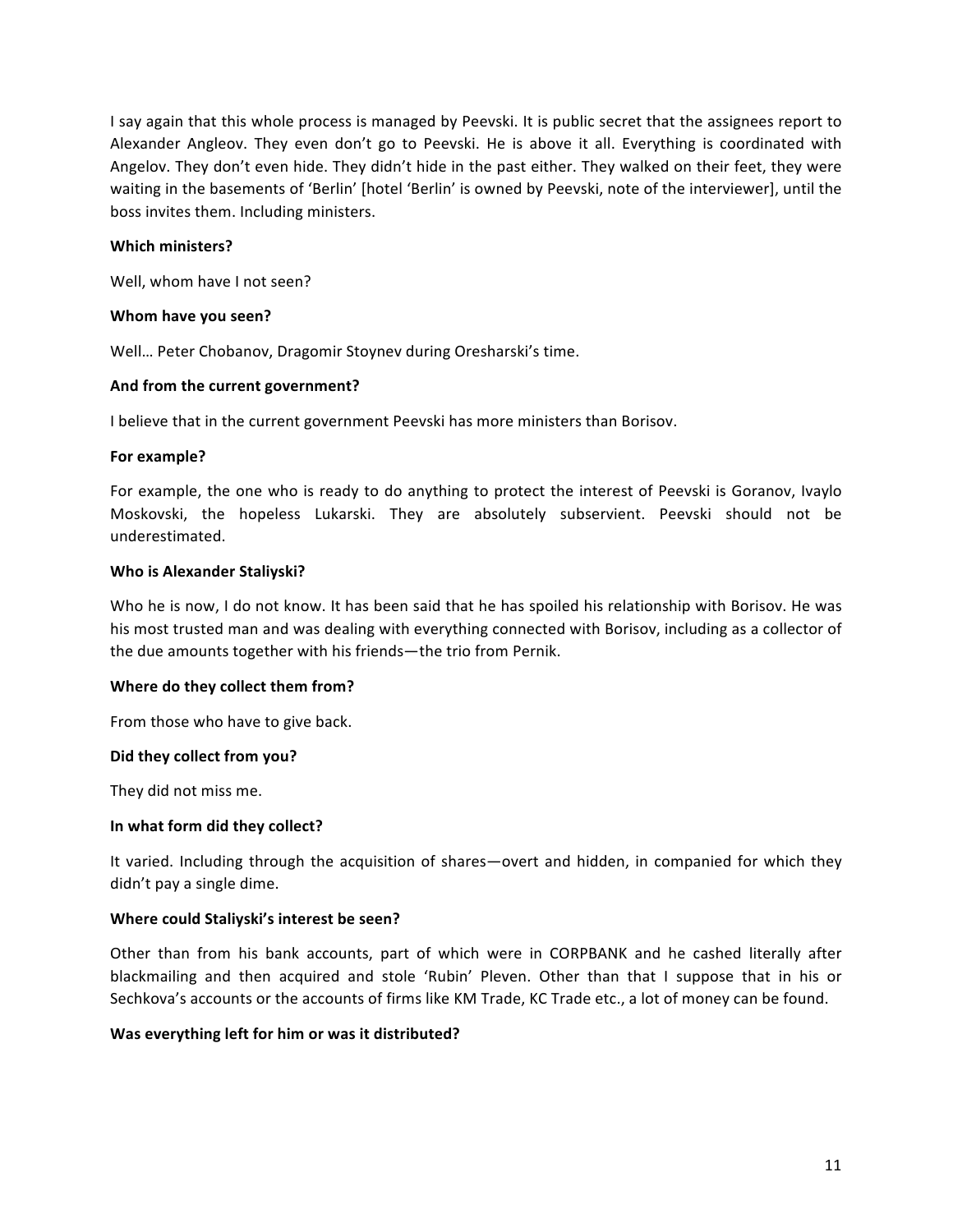Borisov only knows what kind of relationship he had with Staliyski, but one of the reasons why I was with him on June 6, 2014 was to show him what Staliyski and his group took as a result of one thing or another. 

### **What did you show him?**

He knows. When the time comes, I will show it as well.

### Until 2013 you worked together with Peevski. When did the breakup start?

It started when Oresharski came to power. I already said that in my mind the deal between Borisov and Peevski was my head. This was around the end of the summer: September 2013.

It appeared that Peevski succeeded to replace the tithes and the centurions of Borisov and alone managed to swallow what others didn't manage to take as a group. He was everywhere. This is the time of the boom of 'Vodstroy' with the procurements, which were awarded my name in the front: this is for Vasilev, and that is for Vassilev. Sergey and Monika Stanishevi admitted that during my meeting with them in May-June. But Peevski was not alone in the procurements.

He had a place of honor during the first Borisov government. As you can see, he has his place in the second one as well. Willy-nilly Borisov stopped procurements for him for 1 billion lev. How did he win procurements for so much money? This never stopped. Even now if you look at Turkey's interconnector, you will see it is being built by 'Vodstroy' and 'Glavbulgarstroy'.

He had his hand on almost everything. He appointed his people in the judiciary, in DANS, in the prosecution. I was terrified to learn I had 'appointed' all prosecutors and judges even though I don't know a single one of them. I haven't seen neither Sarafov, nor Tzatzarov and it appeared that I appointed them. Obviously he did his job well and I obviously slept through this moment.

After September-October 2013 I understood I had to find a way to break up my relationship with this person. This is why I agreed to remove myself without any claims from 'Bulgartabac' so that I have no quarrels with him. I wanted to find a solution. Unfortunately, I didn't estimate the extent of the conspiracy and the participation of the government institutions in it on Peevski's side.

### Did the initiative come from you?

In general yes, but he had already started taking action. His steps were mainly in the dirt. With Alexander Angelov he had internal information and they started an investigation on me thorough DANS so that they can hit me after that. He prepared everything well. He managed to create intrigue between me and the key political factors. To Dogan he explained what money I took from the bank. He told them I had taken 500 M to 1 billion Euro out of CORPBANK. Of course, for the constantly greedy people like Dogan this could have been a serious reason to stand against me. I suppose he created the intrigue between me and Borisov in the same way. In one word—he was taping me and did everything in his power to isolate me. 

At a certain point in April-May 2014 I started receiving signals from all political leaders that they gave up on me because I was going to become a prime-minister and I wanted to overthrow Oresharski.

### Up until this moment how much money did Peevski have in the bank?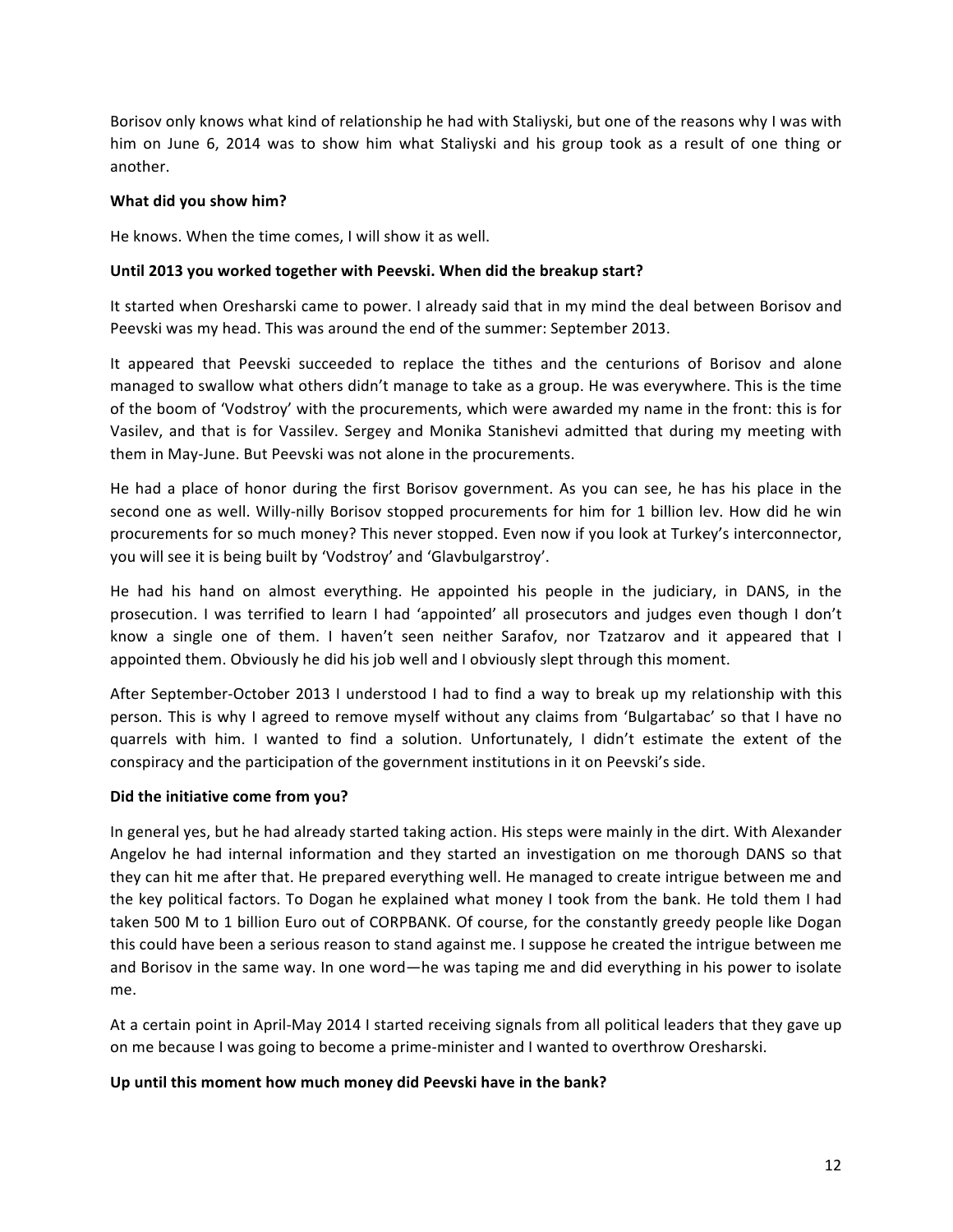Directly probably around  $150 - 200$  M Euro, together with the limit of guarantees issued to the benefit of the companies controled by him. These are 'Bulgartabac', 'Lafka', 'Technoexport-stroy', Industrial Construction Horlding, 'Vodstroy' and not to forget his printing house where he owed 80 M lev. We financed this printing house so that he can repay some part of his debts and the condition was that the 'Yuriy Gagarin' factory will add to the debt for the lease contract with the printing house. This is something he didn't do. Apart from that he refused to take the share in the financing of TV7 where he had to pay 50% of the expenses. In these years 300 Mlev were spent and he used it as his private TV station. 

### You showed a list with assets Peevski requested from you. Is there a prequel to this list?

Yes, there is. We started negotiating how to separate. At a certain moment Alexander Angelov came. He showed a list and said: 'This is it'. I said there is no way this will happen and we have to meet with Peevski. He said that Peevski does not want to meet with me because he was offended. To my proposal to divide our business and to even absolve his obligations at TV7 he refused. Then, you know what happened. Immediately in a criminal manner pre-trial proceedings were initiated and the steps for the whole plot were planned.

### If this is true, why did they have to liquidate the bank?

I keep thinking that there was another plot and probably they didn't imagine things would develop in this way. A plot similar to the one that happened to Slavcho Hristov and CBank. If I were to be arrested in connection to the laughable proceedings for the so-called plot to kill Peevski, I might have had to transfer 'Bromak' and a couple of other companies.

### **I** still can't understand why did you become inconvenient and had to be removed?

Apparently I became inconvenient because of my growing influence, with Barekov's result, which apparently to a great extent was my merit.

### **OK, but what was the point of having Barekov?**

Barekov seemed to be the necessary evil. I was disappointed by Borisov, then by the Socialist Party and by DPS and thought that it is better to have something to support the national business. I was tired by the constant blackmailing by politicians. In this final stage—the end of  $2013-2014$ — I made my biggest mistakes. Including Barekov. And not so much that I financed him, but because of my involvement with him.

### **Why exactly Barekov?**

At that time I hired an American consulting company that had worked for Clinton. They did special research and couldn't identify anyone better than Barekov.

Obviously they make mistakes too. But I say again, at that moment I was not prepared for that war.

## Somewhere in your interviews you say: 'Peevski is just a tool, a coordinator in a bigger scenario'. What **is this scenario and who stays behind it?**

This is the big question. Who is behind Peevski?

### Two years later you should have found an answer.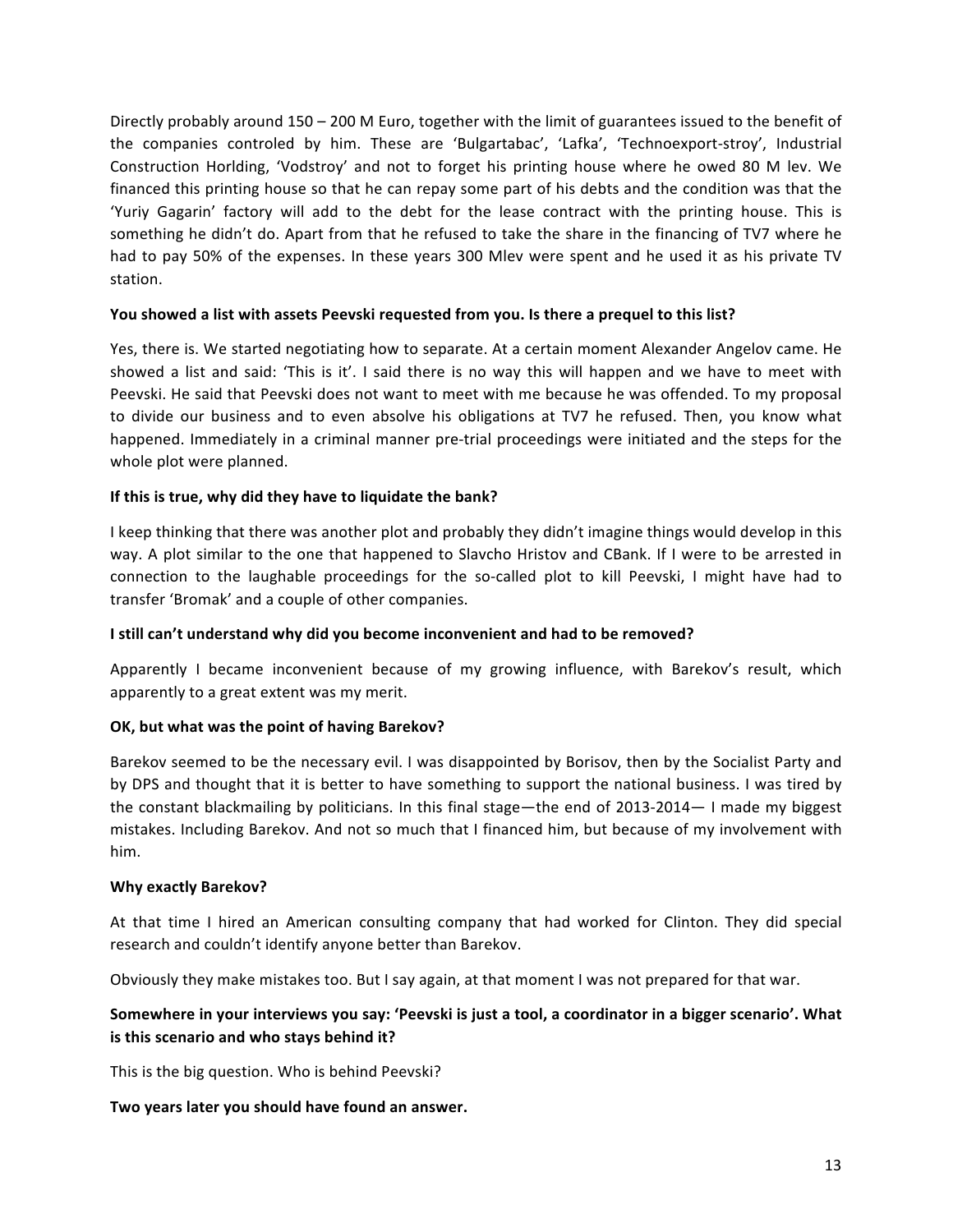For me the answer is still not clear, but apparently the root and source is somewhere in the "reformed" state security services.

### And more precisely?

Those who for a long time represented "Monterey", as well as those who were named their heirs. Apparently Peevski is the youngest "son of the regiment". Apparently they liked him and they shaped him in their classic "janissary" style. To what extent he emancipated from them, I don't know. If someone answers that question, we will understand everything else. None of those who came to power has not gone through the vetting of this center.

### **What are the tools this center uses?**

Apparently these are the shameful secrets of the transition and the shameful secrets of every person. Everyone has his weaknesses—women, alcohol, drugs, corruption. Everyone ...

### How does this center get this type of information?

Firstly, from the period of the reign of Aleksey Petrov in DANS. Do you think that all databases and files remained hidden from him? And not to mention Peevski after him. He is much more inventive. I even wonder about those who say he was allowed just for a day to the database of DANS. Pisanchev was like his courier. Not to mention the people who are active now—Yulian Kolev, the so called "Bobby the Asshole" and so on.

### Who are the people in this center?

I don't know them. If this is uncovered, it will lead to that dreamed lustracion for which we talk so often.

### Aren't the members of Monerey quite old now?

Yes, I suppose that most of them need diapers now. But there are younger colleagues. I do not want this to sound like a "hearsay", but this is the conclusion that I have reached.

### Did this center appear to you personally?

I suppose that Peevski was acting as a broker and making commitments without my knowledge. In fact Peevski was the political broker for those who took advantage of what I can do best. I can be an entrepreneur: to give meaning and life to an investment project.

### Do they control Dogan?

I suppose.

### **Do they control Borisov?**

I do not exclude this possibility. They control through discrediting.

### Do they control the prosecutor general?

I suppose they figured him out as well, so that he will be obedient. It is not just a matter of money. Things did not happen without money but this is not the leading thing.

## **Were CORPBANK money directed to the Prosecution office?**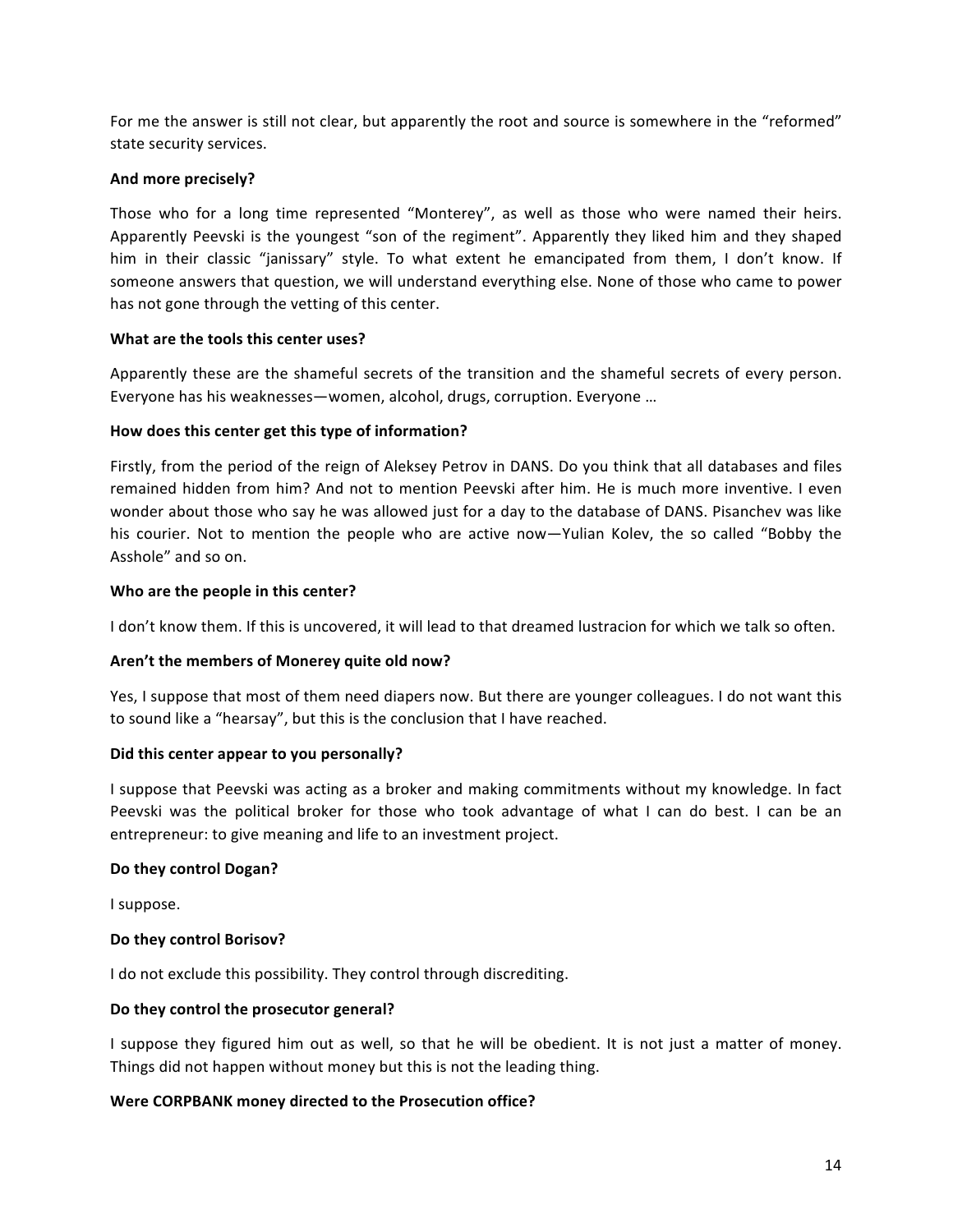In case someone gave money to the prosecution, it was not me, for sure. The person who was in charge there has always been Peevski.

### **Who will inherit Peevski?**

Probably there are many candidate but such an accomplished heir will be hard to find. There will always be someone to satiate the constant hunger for money at DPS. But finding a person who will keep in his hands so many control panels of the country's government will be hard.

## I want to talk about media for a while. What part of them were his direct ownership and were financed through the bank and where was the indirect control?

The media from Blaskov's group he officially recognized as his own. You can see it by the style. The moment a newspaper publishes in the piggish style of 'Monitor' and 'Telegraph' you can understand who owns it.

### Good, let's go to the specifics. '24 chasa' and 'Trud'?

I do not know how they are split up now, but the actual ownership belongs to Peevski and the Peshtera Winery. For his share Peevski took money from the bank and the Peshtera people paid their part.

We talk about the deal after the newspapers were acquired from Donev and Pavlov.

### **Is there anyone else who has an interest there?**

I suppose that after the blow against me they might have given some interest to Gocheva and Blaskov. The fact that Blaskov refinanced them through First Investment Bank means that the owners of the bank may also have some interest. But that interest will be connected with the policy of the publications, not with the business. These newspapers waste money and someone has to finance them.

### **Who is in 'Standart'?**

Peevski, who else?

### **Who used to be in 'Presa'?**

It was the same way – the Peshtera people and Peevski. Tosho Toshev was the face of the project together with Daniel Rutz from the group of the 'noble investors' who were first brought here by Ognyan Donev and Lyubomir Pavlov.

### **'Weekend'?**

Peevski, Staliyski and Martin Radoslavov.

### **Staliyski?**

He has to keep the control over 'Weekend' so that it will not to fall aside from the correct line. Nothing bad for Peevski, nothing bad for the 'Soleil'.

### **Is Domuschiev present in any media?**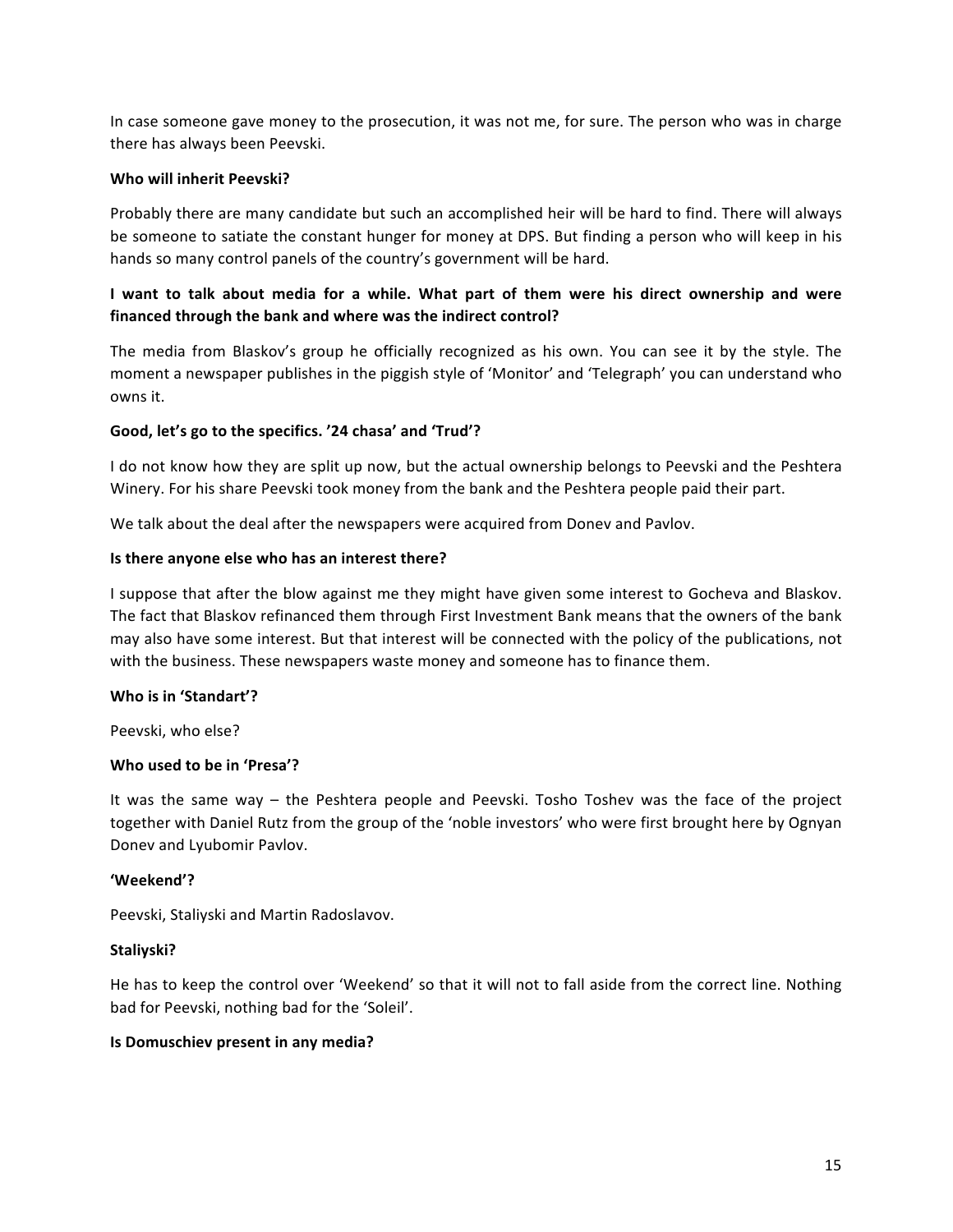There are rumors that after my elimination he got involved. Mostly in 'Blitz' and 'Standart'. He is an ambitious person and it is normal that he would want to be represented somewhere. He may have been asked to help.

## After everything you said about everyone else where is your fault about what happened with the **bank?**

My main fault is that I couldn't protect the bank. I do not say that I didn't make mistakes or that my employees didn't make mistakes. But we are not criminals. I say this again – the organized criminal group are those who orchestrated the attack: the prosecution, DANS, the central bank, the current and the past ministers and politicians, the revenues agency, etc. And of course Biser Lazarov and his entourage.

Only a person who doesn't make decisions doesn't make mistakes. Apparently I allowed Peevski to come inadmissibly close to me, apparently I did not oppose some of his crazy financing ideas. But under the control of CORPBANK there has always been enough valuable assets, both in quality and liquidity that will cover its liabilities. The collapse and the theft happened after CORPBANK's closure. Before that not a single asset was stolen or lost.

You have said more than once that the goal was to invest in businesses that would later be sold **through the specifically designed SPVs. But from a legislative standpoint the problem with the excess** over the limitation for related lending remains. In your opinion why the regulator, the central bank, hasn't referred to it during the years?

De jure they were not connected.

### And in reality?

In reality the only connection was the common control on behalf of the bank. And I am not sure whether this would start to become imposed more often on the banks worldwide. In Bulgaria this is regular practice. I have no doubt that almost all loans of certain banks have a connection to them. I speak mainly about Bulgarian banks. But still I say that the banking model in a time of crisis has to be defined by the market. In no case, rules that were developed in a different situation, should be applied.

Risk management is a very difficult process and having connected lending does not necessarily mean that the risk is huge. Because we didn't finance companies from one branch or my own companies. We financed companies we thought can be restructured and another solution can be found for them. Unlike other Bulgarian banks, we had real assets that now everyone is fighting for.

This is the big question that has always been present: whether we violate the laws somehow. For me now, the question is whether the bank had to be destroyed and not whether we did any violations. Moreover, these violations are not a subject of investigation by the prosecution. If the central bank thought that something threatens the bank, they had to react. The investigation of the prosecution aimed at one thing-to bankrupt the bank.

### **What do you count on from now on?**

On a long and protracted battle, mainly in Strasbourg. I have already filed two claims against Bulgaria one against the violation of my human rights and another against the unlawful revocation of the license